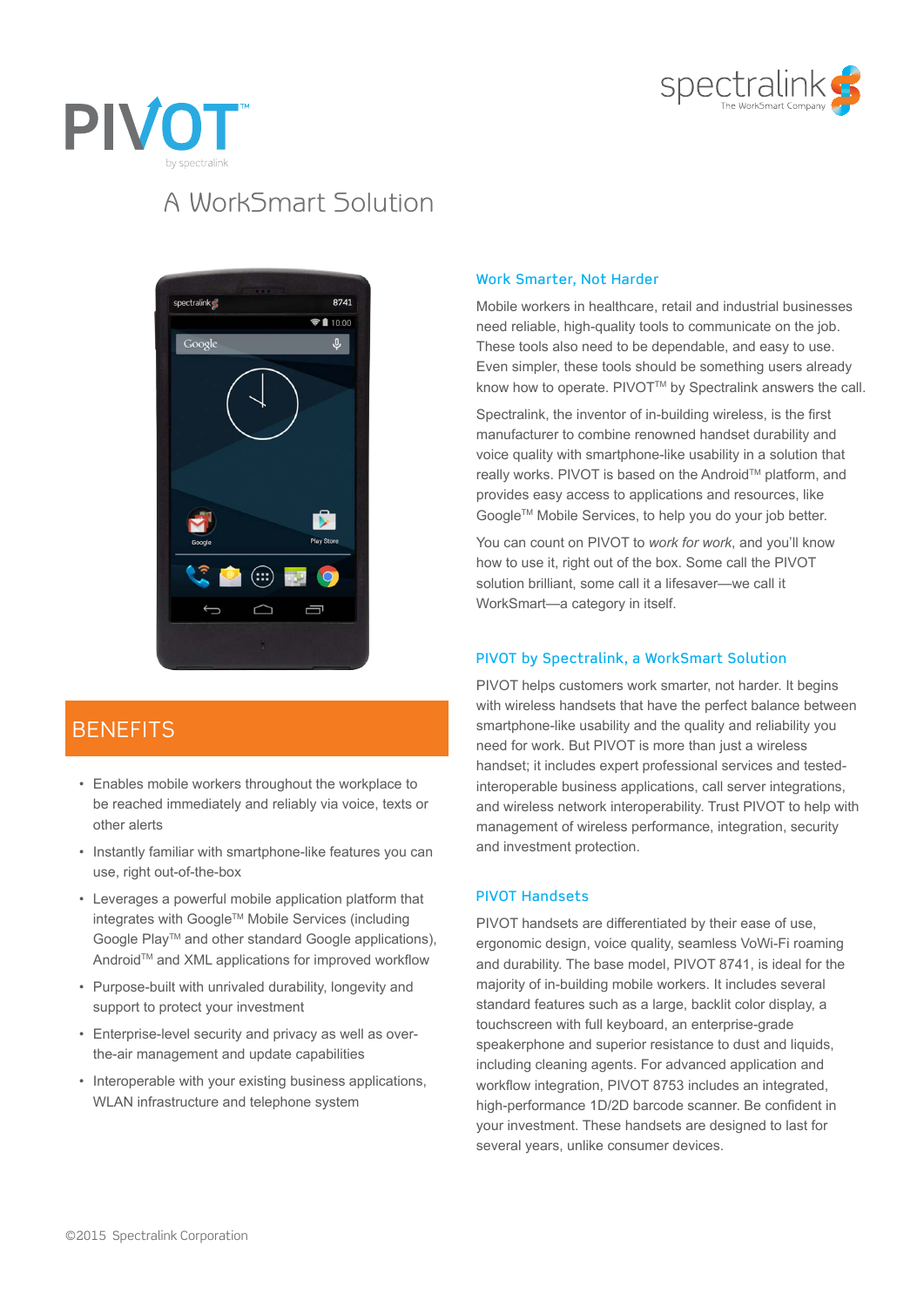#### Spectralink VQO & PIVOT

In the world of enterprise wireless communications—voice and data aren't created equal. It takes deep expertise and advanced technology to achieve superior voice quality in these environments.

Spectralink Voice Quality Optimization, VQO, is the answer to this challenge, an engineered system that delivers superior voice quality over in-building, enterprise Wi-Fi networks. The system is built of technology on the inside of PIVOT—and the knowledge and expertise of our partners and specialized System Architects, on the outside. With Spectralink VQO, your PIVOT device ensures crystal-clear communication, every time.

#### PIVOT Works Well With Others

Along with the rest of Spectralink 8000 portfolio, PIVOT WLAN interoperability is validated by the Spectralink Voice Interoperability for Enterprise Wireless (VIEW) program. We work very closely with major access point manufacturers so you can be assured that your handsets and wireless networks provide service you can rely on.

We also ensure interoperability with your telephone system through our Call Server Integration (CSI) program. After all, voice communication is still one of the highest priority applications for PIVOT.

Finally, to ensure smooth integration with other enterprise systems, interoperability is verified and documented via our Application Integration and Management Solvers (AIMS) program. With two enhanced, standards-based application interfaces, Google Mobile Services, an industrial-grade motion detector, as well as the high-performance barcode scanner, PIVOT creates the ultimate ecosystem for enterprise productivity.

#### PIVOT Peace of Mind

Spectralink offers a comprehensive set of services to design, deploy and maintain your PIVOT solution. Our professionals have unrivaled VoWi-Fi experience and devoted customer focus—we want your experience to be superior from day one.

Introducing PIVOT—a communication solution for inbuilding mobile workers that combines intuitive smartphonelike features and usability with the quality, durability, and reliability needed for work.

### FEATURES

- 802.11a/b/g/n (Wi-Fi) compatible
- PBX integration
	- SIP Direct
		- Gateway for non-SIP PBX systems
- Standards-based
	- Google Mobile Services (e.g., Google Chrome™ browser, Google Play™ store, Google™ search, Calendar Sync, Contacts Sync, Android WebView etc.)
	- AndroidTM and XML Application Programing Interfaces
	- Quality of service (QoS)
	- Enterprise-grade security options
	- Corporate directory access
- Messaging support via partner integration
- Remote, over-the-air configuration management of administrative settings and system upgrades
- Patent-pending ergonomic grip
- Resistant to dust, shock and liquid damage
- HD voice and integrated full duplex speakerphone
- Personal directory, redial and speed-dial lists
- Multilingual user interface (English, French, Spanish, German, Italian)
- Exchange server integration for calendar, contacts and e-mail
- Touch screen display with automatic screen orientation
- Easily removable battery-pack with shiftwork supported battery life
- USB, quad and multi charging options
- Push-to-Talk (PTT) mode with 25 channels including one priority override channel
- Text-to-speech support
- Personal safety features, including dedicated panic button and "man down" capability
- Optional 1D/2D integrated barcode scanner (8753 only)